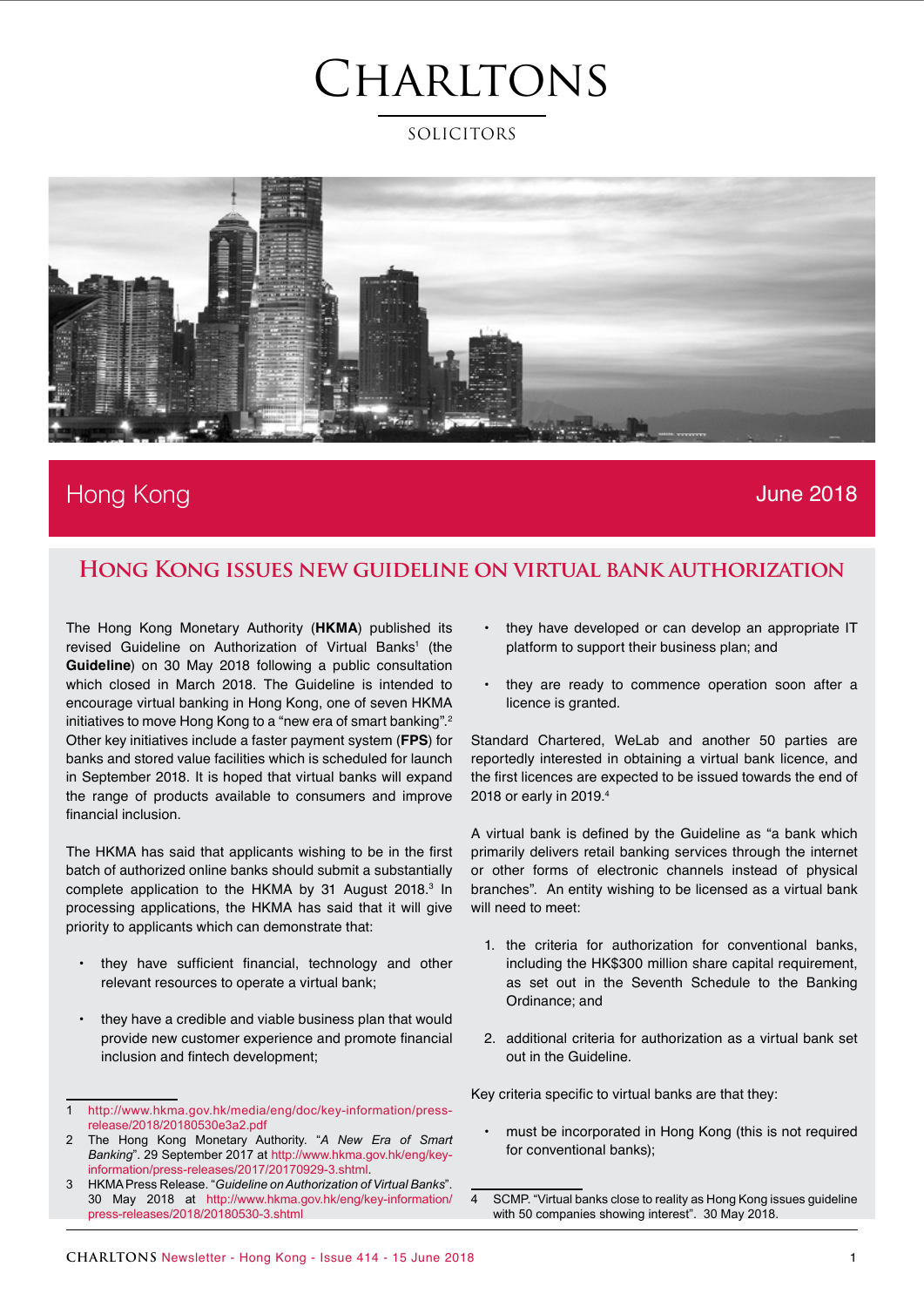SOLICITORS

### **Hong Kong**

- **•** must have at least one physical office to handle customer complaints;
- **•** must provide an exit plan at the time of their application for authorization to ensure that they would be able to unwind the business in an orderly manner, if required;
- **•** are subject to prohibitions on minimum balance requirements and predatory practices such as extremely low prices or excessively high interest rates; and
- **•** must be members of the deposit protection scheme.

The following is a summary of the principal requirements for authorization as a virtual bank.

#### **1. Authorization as a licensed bank**

A company wanting to operate a virtual bank in Hong Kong will need to satisfy HKMA that it meets the minimum criteria for authorization as a bank set out in the Seventh Schedule to the Banking Ordinance5 (the **Ordinance**). The HKMA's Guideline on Minimum Criteria for Authorization6 (**Minimum Criteria**) sets out how HKMA interprets the authorization criteria. The Minimum Criteria are summarized in Schedule 1 to this note.

#### **2. Additional criteria for authorization as a virtual bank**

#### **2.1 Ownership**

Virtual banks need to be established in the form of a Hong Kong-incorporated bank. Both financial and non-financial firms may apply for authorization.

The HKMA further requires that a holder of 50% or more of the share capital of a Hong Kong-incorporated bank should be a bank or a financial institution in good standing which is supervised by a recognised Hong Kong or overseas authority. If a Hong Kong virtual bank applicant is not owned by such a bank or financial institution, HKMA will expect it to be held through an intermediate holding company incorporated in Hong Kong which is subject to supervisory conditions. The supervisory conditions which will be imposed will likely include requirements in relation to: (i) capital adequacy; (ii) liquidity;

(iii) large exposures; (iv) intragroup exposures and charges over assets; (v) group structure; (vi) activities undertaken; (vii) risk management; (viii) fitness and propriety of directors and senior management; and (ix) the submission of financial and other information to the HKMA. Given that virtual banks are typically new ventures which are potentially susceptible to higher risks when they first set up, the HKMA requires their parent companies to provide strong financial, technological and other support.

#### **2.2 Ongoing supervision**

The supervisory requirements for conventional banks will apply to virtual banks, with modifications appropriate for virtual banks' business models under a risk-based and technology neutral approach. For example, the board of directors and senior management of virtual banks will need to have the requisite knowledge and experience to perform their duties effectively.

#### **2.3 Physical presence**

A virtual bank must have a physical Hong Kong office which will also be its principal place of business in Hong Kong. The Hong Kong office will be required to interface with both the HKMA and customers who have enquiries or complaints. Otherwise, there is no requirement for physical branches.

A full set of books, accounts and transaction records will need to be maintained and be accessible to the HKMA.

#### **2.4 Technology risk**

Virtual bank applicants must engage a qualified, independent expert to prepare an independent assessment report of the adequacy of their planned IT governance and systems. A copy of this report must be submitted to the HKMA with the application for licensing.

Another, more detailed independent assessment is required in relation to the actual design, implementation and effectiveness of the applicant's computer hardware, systems, security, procedures and controls. The report of this detailed assessment is required to be given to the HKMA before the virtual bank commences operation. A virtual bank is also required to implement procedures for the regular review of its security and technology arrangements and to ensure that they remain appropriate in view of continuing technological developments.

<sup>5</sup> [https://www.elegislation.gov.hk/hk/cap155?xpid=](https://www.elegislation.gov.hk/hk/cap155?xpid=ID_1438402732149_001) [ID\\_1438402732149\\_001](https://www.elegislation.gov.hk/hk/cap155?xpid=ID_1438402732149_001)

<sup>6</sup> [http://www.hkma.gov.hk/media/eng/doc/key-information/](http://www.hkma.gov.hk/media/eng/doc/key-information/guidelines-and-circular/guideline/g15.pdf) [guidelines-and-circular/guideline/g15.pdf](http://www.hkma.gov.hk/media/eng/doc/key-information/guidelines-and-circular/guideline/g15.pdf)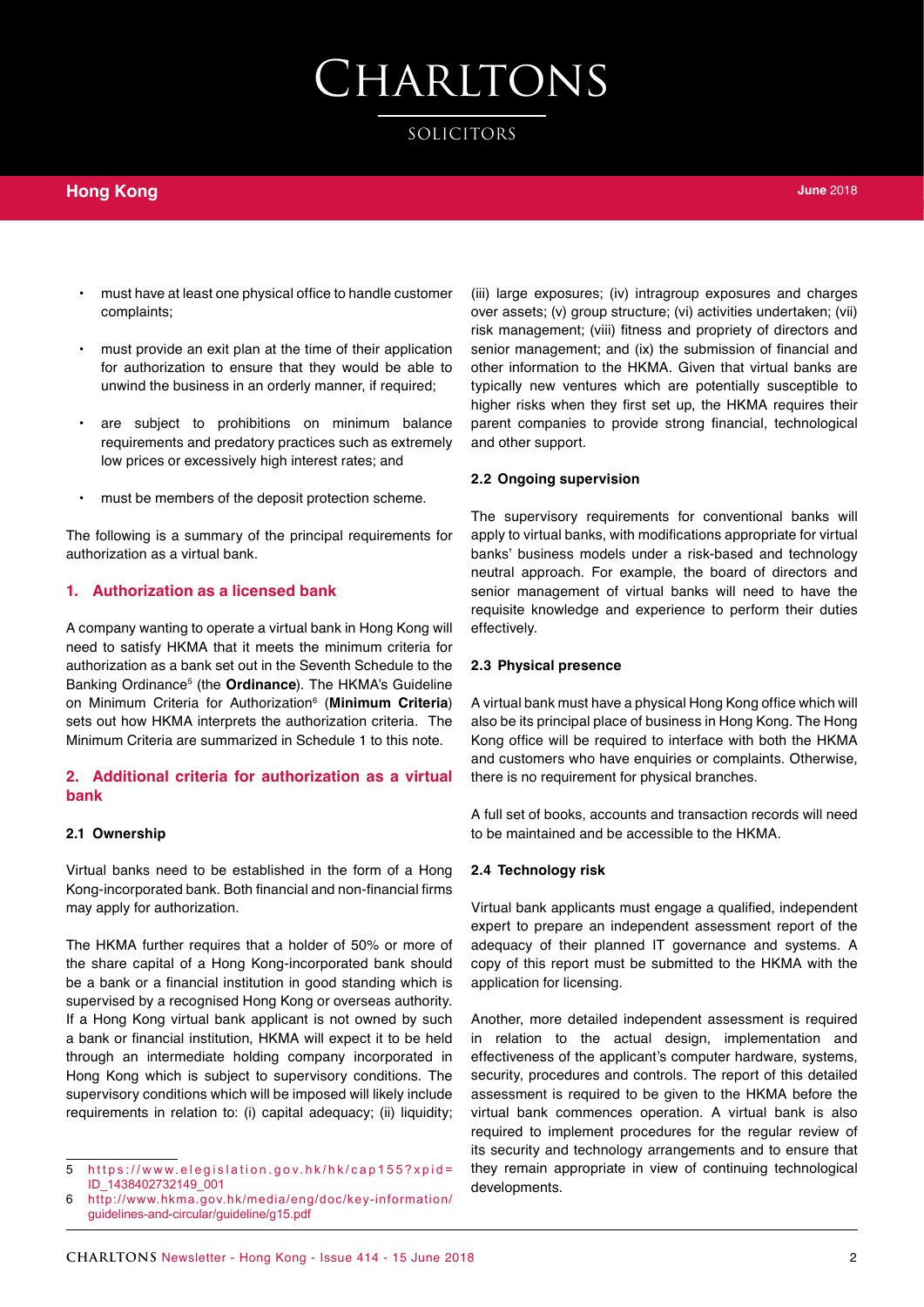SOLICITORS

### **Hong Kong**

#### **2.5 Risk management**

A virtual bank applicant must put in place systems to identify, measure, monitor and control risks to which it is exposed. As a minimum requirement, the applicant must analyze to what extent it will be subject to the eight basic types of risk identified in the HKMA's risk-based supervisory framework<sup>7</sup> (i.e. credit, interest rate, market, liquidity, operational, reputation, legal and strategic risk).

#### **2.6 Business plan**

A virtual bank applicant will need to present a credible and viable business plan which balances the desire to build market share and the need to earn a reasonable return. Although the HKMA will not normally interfere with the business decisions of individual virtual banks, it would be concerned if a virtual bank planned to aggressively build market share at the expense of recording substantial losses in the early years of operation, without any credible plan for profitability in the medium term.

HKMA stresses the undesirability of predatory tactics and the potential threat they pose to banking sector stability and public confidence in individual virtual banks. Virtual banks are discouraged from allowing rapid business expansion to put undue strains on their systems and risk management capability.

#### **2.7 Exit plan**

Virtual bank applicants will need to provide an exit plan in case its business model is unsuccessful. The exit plan is intended to ensure that a virtual bank could, if necessary, unwind its business operations in an orderly manner. Exit plans should cover the circumstances in which the plan will be triggered, the authority to trigger the plan, the channels to be used to repay depositors and the source of funding for making the payments.

#### **2.8 Customer protection**

Virtual banks will need to comply with the Treat Customers Fairly Charter<sup>8</sup> and the Standards of Code of Banking Practice<sup>9</sup> of the Hong Kong Association of Banks and the DTC Association.

Virtual banks' terms and conditions must clearly set out the respective rights and obligations of the bank and its customers, including how losses caused by security breaches, systems failure or human error should be apportioned between the bank and its customers. HKMA considers that if an unauthorized transaction is conducted through a customer's account, the customer should not be held responsible for any direct loss suffered, except where the customer acted fraudulently or with gross negligence (e.g. by failing to properly safeguard devices or secret codes for accessing the bank's e-banking service).

#### **2.9 Outsourcing**

HKMA does not object in principle to outsourcing the computer or business operations of a virtual bank to a third party service provider, including the use of cloud computing, provided that a virtual bank discusses its plans for material outsourcing with the HKMA in advance and can demonstrate compliance with the principles of the Supervisory Policy Manual module on "Outsourcing" (SA-210). HKMA will need to be satisfied that the outsourced operations are subject to adequate security controls, and that confidentiality and integrity of customer information will not be compromised, and that the Personal Data (Privacy) Ordinance and common law requirements for customer confidentiality requirements are met.

In the consultation conclusions, the HKMA indicated that it will take an open-minded approach to different forms of outsourcing and will not insist on compliance with the SPM module on "Outsourcing" word by word if the candidate can fulfil the HKMA's supervisory expectations through alternative arrangements. Under the revised Guideline, HKMA will have the right to conduct inspections of the security arrangements and other controls in place in the service provider and the right to obtain reports from a relevant supervisory authority, external auditors or other experts. The HKMA must also be satisfied that its powers and duties under the Banking Ordinance (in particular, section 52 relating to the power of control over an institution) will not be hindered by the outsourcing arrangements.

#### **2.10 Capital Requirement**

Virtual banks must maintain adequate capital commensurate with the nature of their operations and banking risks undertaken.

<sup>7</sup> [http://www.hkma.gov.hk/media/eng/doc/key-functions/banking](http://www.hkma.gov.hk/media/eng/doc/key-functions/banking-stability/supervisory-policy-manual/IC-1.pdf)[stability/supervisory-policy-manual/IC-1.pdf](http://www.hkma.gov.hk/media/eng/doc/key-functions/banking-stability/supervisory-policy-manual/IC-1.pdf)

<sup>8</sup> [http://www.hkma.gov.hk/media/eng/doc/key-information/press](http://www.hkma.gov.hk/media/eng/doc/key-information/press-release/2013/20131028e2_annex2.pdf)[release/2013/20131028e2\\_annex2.pdf](http://www.hkma.gov.hk/media/eng/doc/key-information/press-release/2013/20131028e2_annex2.pdf)

<sup>9</sup> [http://www.hkma.gov.hk/media/eng/doc/code\\_eng.pdf](http://www.hkma.gov.hk/media/eng/doc/code_eng.pdf)

<sup>10</sup> [http://www.hkma.gov.hk/media/eng/doc/key-information/press](http://www.hkma.gov.hk/media/eng/doc/key-information/press-release/2018/20180530e3a2.pdfhttp:/www.hkma.gov.hk/media/eng/doc/key-functions/banking-stability/supervisory-policy-manual/SA-2.pdf)[release/2018/20180530e3a2.pdfhttp:/www.hkma.gov.hk/media/](http://www.hkma.gov.hk/media/eng/doc/key-information/press-release/2018/20180530e3a2.pdfhttp:/www.hkma.gov.hk/media/eng/doc/key-functions/banking-stability/supervisory-policy-manual/SA-2.pdf) [eng/doc/key-functions/banking-stability/supervisory-policy-manual/](http://www.hkma.gov.hk/media/eng/doc/key-information/press-release/2018/20180530e3a2.pdfhttp:/www.hkma.gov.hk/media/eng/doc/key-functions/banking-stability/supervisory-policy-manual/SA-2.pdf) [SA-2.pdf](http://www.hkma.gov.hk/media/eng/doc/key-information/press-release/2018/20180530e3a2.pdfhttp:/www.hkma.gov.hk/media/eng/doc/key-functions/banking-stability/supervisory-policy-manual/SA-2.pdf)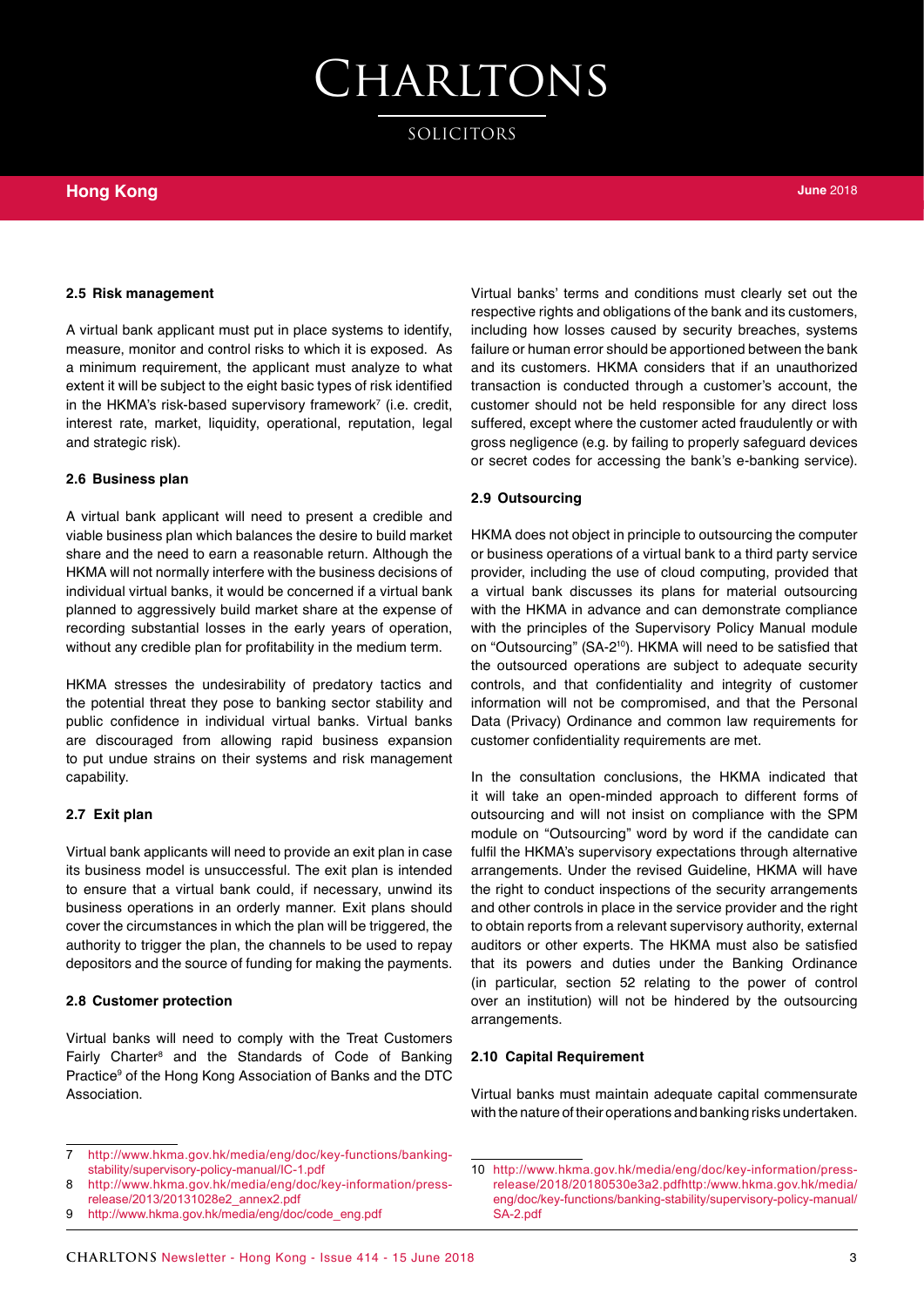#### **Schedule 1**

#### **Minimum Criteria for Authorization of a Bank under the Seventh Schedule to the Banking Ordinance**

The following sets out the minimum criteria an institution intending to apply for authorization should meet under the Seventh Schedule and how the HKMA interprets them.

#### **1. Adequacy of home supervision (paragraph 2 of the Seventh Schedule)**

1.1 If the institution intending to apply for authorization is incorporated outside Hong Kong, that institution must:

- a) be a bank that is a company which:
	- i) is authorized or recognized as a bank in its jurisdiction of incorporation; or
	- ii) may lawfully take deposits from the general public (inside or outside of its place of incorporation) whether on current account or not;
- b) not be an authorized institution or recognized as the central bank of its place of incorporation; and
- c) be adequately supervised (in the opinion of the HKMA) by the relevant banking supervisory (normally the home supervisor located in the bank's jurisdiction of incorporation).

1.2 In considering whether the requirement of adequate supervision is met, the HKMA will consider the extent to which the supervisor has established, or is actively working to establish, the necessary capabilities to meet the Basel standards relating to the supervision of international banks. These standards require all international banking groups and international banks to be supervised by a home country authority that capably performs consolidated supervision. In making this assessment, the HKMA will consider the following:

- a) the legal and administrative powers of the home supervisor;
- b) the supervisory framework of the home supervisor;
- c) the bank resolution regime of the home jurisdiction, and the approach of the home resolution authority to resolution planning;
- d) the method of supervision adopted by, and the resources available to, the home supervisor;
- e) the information and analysis published by international organisations, such as:
	- i) the International Monetary Fund ("**IMF**") country reports on the IMF's assessments of the home jurisdiction's compliance with the Basel Core Principles for Effective Banking Supervision carried out within the framework of the Financial Sector Assessment Programme;
	- ii) the reports issued by the Basel Committee on Banking Supervision (**Basel Committee**) in respect of assessment of the home jurisdiction's completeness and consistency of implementation of Basel II/2.5/III standards under the Regulatory Consistency Assessment Programme; and
	- iii) the Financial Stability Board (**FSB**) reports on assessments of the home jurisdiction's compliance with the FSB Key Attributes of Effective Resolution Regimes for Financial Institutions and assessments of resolution or crisis management frameworks as conducted by other international organisations such as the IMF and World Bank; and
- f) past experience in dealings with the home supervisor and home resolution authority.

#### **2. Identity of controllers (paragraph 3 of the Seventh Schedule)**

2.1 The HKMA must be satisfied that it knows the identity of each controller of the institution and it may seek information as to the identity of the institution's controllers from the home supervisor of an institution incorporated outside Hong Kong.

2.2 "Controller" is defined in the Banking Ordinance to mean: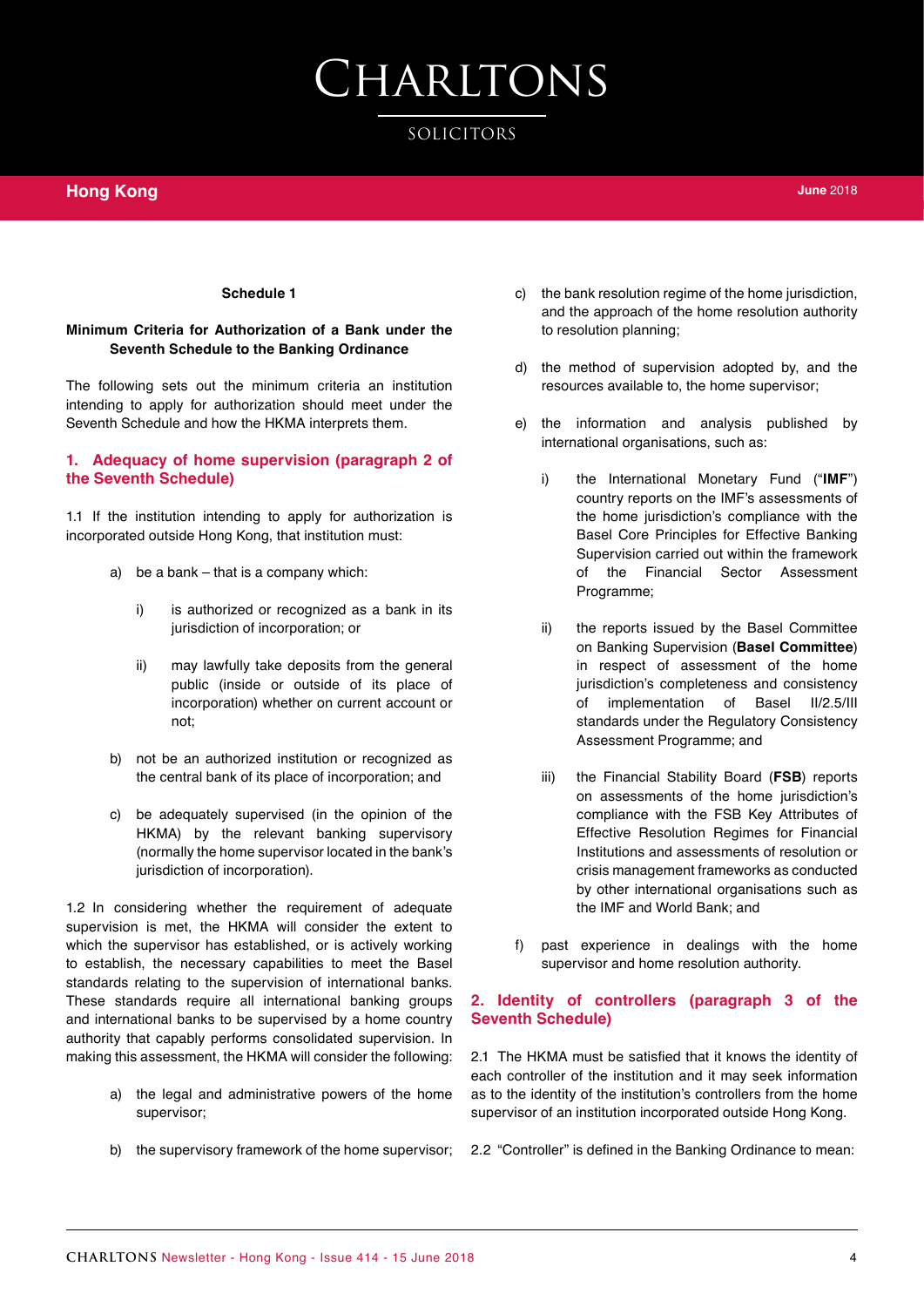SOLICITORS

- a) *an indirect controller* a person in accordance with whose directions or instructions, the institution's directors or the directors of a holding company of the institution are accustomed to act;
- b) *a minority shareholder controller* a person who either alone or with associates controls 10% or more, but less than 50%, of the voting rights of the institution or of its holding company; and
- c) *a majority shareholder controller* a person who either alone or with associates controls over 50% of the voting rights of the institution or its holding company.

#### **3. Fitness and propriety of directors, controllers, chief executives and executive officers (paragraphs 4 and 5 of the Seventh Schedule)**

3.1 If the institution is incorporated in Hong Kong, the HKMA must be satisfied that each director, controller, chief executive or executive officer of the company is a fit and proper person to hold the particular position. Different factors are considered in respect of different roles, as detailed below.

3.2 If the institution is incorporated outside Hong Kong, the HKMA must be satisfied of the fitness and propriety of each:

- a) chief executive and executive officer of its business in Hong Kong; and
- b) director, controller or chief executive of the institution in its place of incorporation.

#### 3.3 *Directors and chief executives*

In addition to the minimum criteria imposed in the Seventh Schedule, section 71 of the Banking Ordinance requires that the HKMA must give its written consent for a person to become the chief executive or a director of an AI which is incorporated in Hong Kong. HKMA consent can be given subject to conditions. A similar approval must also be given for the chief executive of the business in Hong Kong of an institution incorporated outside Hong Kong. However HMKA approval is not needed for the directors and chief executive of an offshore institution in the place of its incorporation. However, the HKMA will still need to be satisfied that such persons are fit and proper for their role and will rely on the home supervisor's views, while reserving the right to consider any other available information.

#### 3.4 *Independent non-executive directors*

One-third or three of the bank's board members (whichever is higher) should be independent non-executive directors and at least two of them are required to have an accounting, banking or financial industry background. The independent non-executive directors cannot participate in the management of the bank and should not have business or other arrangement which could materially affect their exercise of independent judgment in relation to the bank's affairs. Restricted licence banks and deposit-taking companies are encouraged to appoint at least three independent non-executive directors if practicable and at least one of them should have a background in accounting, banking or another relevant financial industry.

#### 3.5 *Fitness and propriety assessment*

The HKMA may conduct a face-to-face meeting with a person for the purposes of assessing whether he or she is fit and proper to carry out his or her duties. Each person will be assessed on a case-by-case basis and in general, the HKMA will consider a number of factors including but not limited to:

- a) sufficiency of skills, knowledge, experience and competence. In making its assessment, the HKMA will consider the person's previous experience of similar responsibilities, his record in fulfilling them and, where appropriate, whether he has appropriate qualifications and training;
- b) soundness of judgment which HKMA will assess on the basis of (among others) the degree of balance, rationality and maturity shown in his conduct and decision making;
- c) the person's reputation and character, including whether the person has any criminal conviction for fraud or dishonesty;
- d) the person's record of compliance with various non-statutory codes and any record of censorship, disciplinary action or disqualification by regulators (including overseas regulators) or professional bodies;
- e) whether the person has been a director of a company which has been wound up by the court or on the application of creditors, and whether the person has been investigated by the Financial Secretary;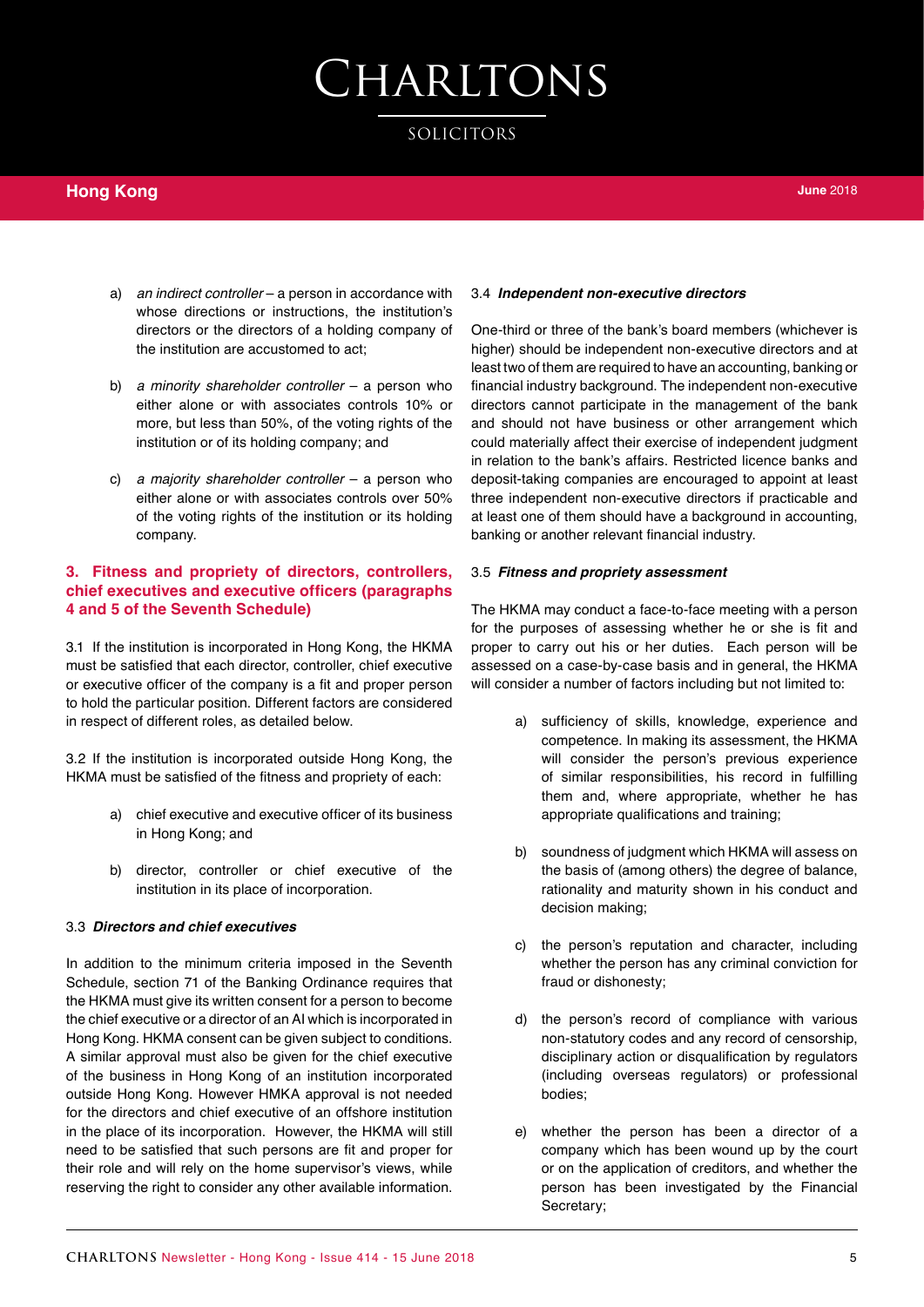### SOLICITORS

### **Hong Kong**

- f) the person's business record and other business interests, financial soundness and strength, to ensure that the person's adverse financial position would not undermine the confidence of depositors and that the AI's business decisions will be made on arm's length terms; and
- g) in the case of an independent non-executive director, whether the person has any direct or indirect financial or other interests in the institution and any relationship with significant shareholders of the institution.

#### 3.6 **Executive officers**

If an AI wishes to carry on any regulated activities (i.e. dealing in and/or advising on securities, dealing in and/or advising on futures contracts, advising on corporate finance, providing automated trading services, asset management and providing credit rating services), it must be registered with the Securities and Futures Commission ("**SFC**") under the Securities and Futures Ordinance. For each regulated activity, the institution must appoint at least two responsible officers to directly supervise the conduct of such activity in Hong Kong. In this regard, the HKMA will have to be satisfied that the person has sufficient authority and is fit and proper to hold the position.

To determine if a person is fit and proper to be an executive officer, the HKMA will consider a number of factors including but not limited to:

- a) the person's financial status including any bankruptcy record or failure to meet a judgment debt;
- b) the person's educational or other qualifications or experience relevant to the functions to be performed as an executive officer, and the person's competence to perform in carrying on the regulated activity; and
- c) the person's reputation, character, reliability, financial integrity, honesty and fairness. The HKMA's assessment will refer to whether the person (or any corporation of which the person has been a director or controller) has any record of:
	- i) a finding by a court or other competent authority of fraud, dishonesty or misfeasance;
- ii) a conviction of a criminal offence or being the subject of unresolved criminal charges;
- iii) censorship, disciplinary action or disqualification by professional or regulatory bodies;
- iv) being refused or restricted from carrying on any trade, business or profession for which a specific licence, registration or other authorization is required by law;
- v) a court disqualification from being a director;
- vi) a finding of culpability of market misconduct by the Market Misconduct Tribunal, or having failed to comply with the codes or guidelines of any regulatory body or exchange in Hong Kong or overseas;
- vii) being involved in a corporation or business that: (i) has been wound up (other than by members' voluntary dissolution while solvent) or was otherwise insolvent or had a receiver or administrator appointed; (ii) was found guilty of fraud; (iii) has not met all obligations to clients; and (iv) has been found to have committed acts described in (a), (b), (c), (d) or (f) above.

The HKMA may also request a face-to-face meeting for the purposes of making its assessment. The HKMA will take into consideration any relevant decision made by, and information received from, the SFC and other financial regulators in Hong Kong and offshore.

In determining whether a person has sufficient authority, the basic concept is that an executive officer should be the highest ranking staff member among those carrying on the regulated activity within the institution. In determining whether the person in fact has sufficient authority, the HKMA will take into account the institution's size and the significance of the regulated activity in relation to its overall business, its management structure and the reporting line of the relevant person.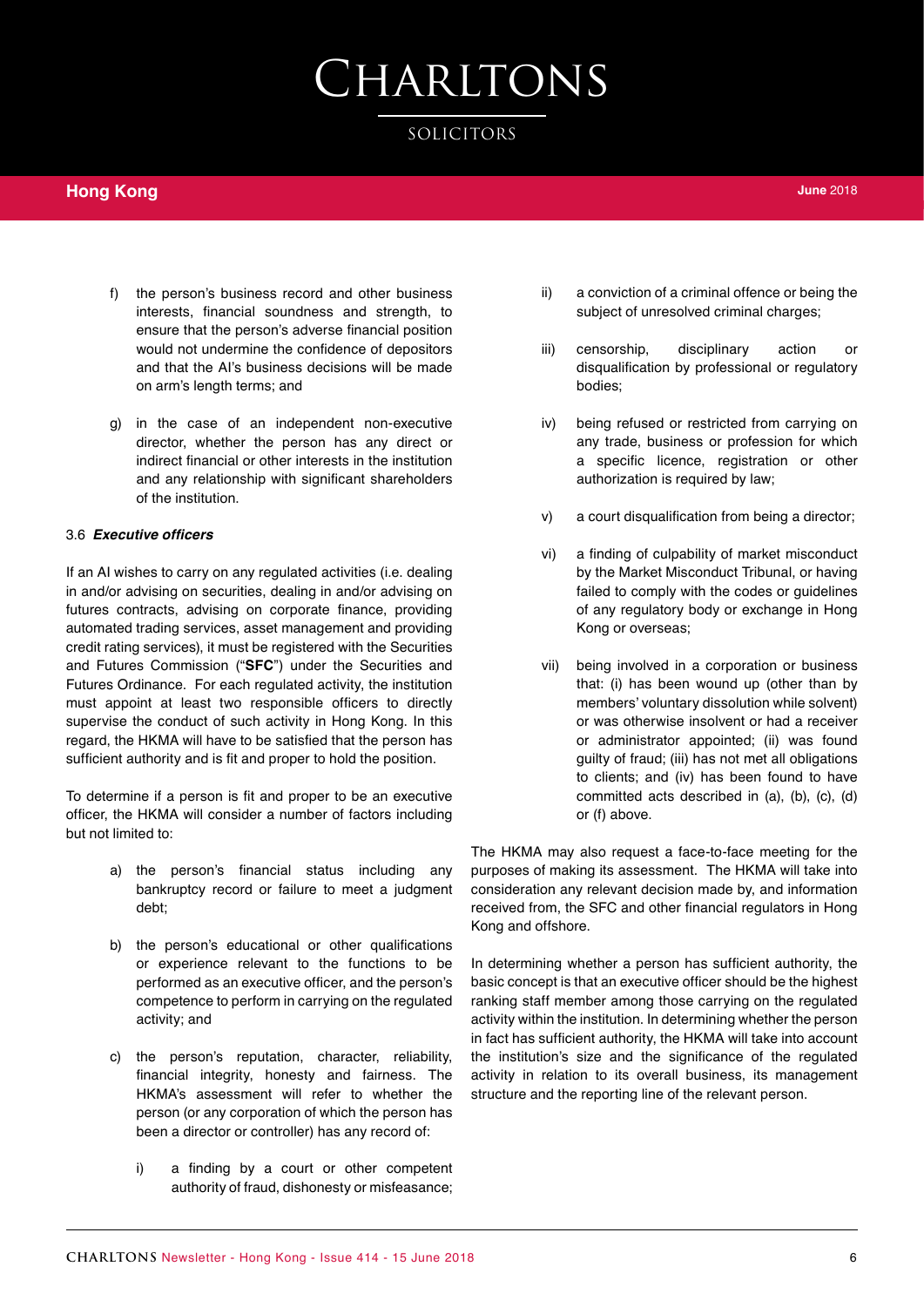SOLICITORS

#### 3.7 *Controllers*

The general assumption is that the greater the influence of a controller on the authorized institution, the higher the standard will be for the controller to fulfil the criterion of being fit and proper.

The Seventh Schedule provides that the HKMA must be satisfied as to the fitness and propriety of the controller of an AI which is incorporated in Hong Kong and it must also approve any controller under section 70 of the Banking Ordinance. The controllers of an institution incorporated outside Hong Kong do not require approval by the HKMA, although the HKMA will still need to be satisfied that such persons are fit and proper for their role under Paragraph 5 of the Seventh Schedule and will rely on the views of the home supervisor, while reserving the right to consider any other information.

The degree of a controller's influence on the conduct of affairs of the institution will affect the HKMA's assessment of the controller. If a person exercises close control over the institution's business, the HKMA will assess whether the person has the knowledge and experience, competence, soundness of judgment and diligence required for operating an AI. The HKMA will thus consider the same factors used for assessing an AI's executive directors. If however the controller is unlikely to influence the institution's directors and management in the day to day conduct of its business, these qualities and experience will not be required of the controller. The size of the controller's shareholding in the relevant institution will be taken into account in determining the extent of the controller's influence on the institution. The probity of the controller and any potential conflict of interest arising from the controller's influence on the institution will also be considered by the HKMA, in the same way as for directors and chief executives.

Majority (and, if appropriate, minority) shareholder controllers are required to submit clear and detailed indications of their intentions or plans for the institution for assessment of the suitability of such plans and the applicant's capacity to fulfill them. The HKMA will take into account the controller's track record in holding similar or other relevant positions and its financial capacity to realize the plans. Whether the controller's financial position, reputation or conduct could have a negative impact on confidence in the AI through contagion, will also be considered. The higher the shareholding, the greater the risk of contagion. Shareholder controllers are also expected to show long-term commitment to the institution, and the willingness and capacity to contribute more capital if required. The controllers of a Hong Kong incorporated institution will

generally be required to provide the HKMA with a letter of comfort committing to provide capital and/or liquidity support to the institution if necessary.

#### **4. Adequate systems of control for appointment of manager (paragraph 5A of the Seventh Schedule)**

4.1 The HKMA will also need to be satisfied that the senior executives (referred to as "managers" in the Banking Ordinance) of the institution are fit and proper. Paragraph 5A of the Seventh Schedule requires that the HKMA must be satisfied that the institution has, and will continue to have, adequate systems to ensure that persons appointed as managers of the institution are fit and proper to hold the relevant position.

4.2 Under the Banking Ordinance, a manager of an institution incorporated in Hong Kong is defined as an individual, other than a director or chief executive, appointed to be principally responsible (whether alone or with others) for the conduct of any affairs or business specified in the Fourteenth Schedule to the Banking Ordinance. For an institution incorporated in Hong Kong, this refers to the institution's overall operations (whether inside or outside Hong Kong). For an institution incorporated outside Hong Kong, only the affairs or business in Hong Kong is relevant.

4.3 "Affairs and business" means:

- a) the carrying on of retail banking, private banking, corporate banking, international banking, institutional banking, treasury or any other business material to the AI;
- b) the maintenance of the accounts or the accounting systems of an AI;
- c) the maintenance of systems of control of an AI, including systems intended to manage the risks of the AI;
- d) the maintenance of systems of control of an AI to protect it against involvement in money laundering;
- e) the development, operation and maintenance of computer systems for an AI;
- f) the conduct of internal audits or inspections of the AI's affairs or business; and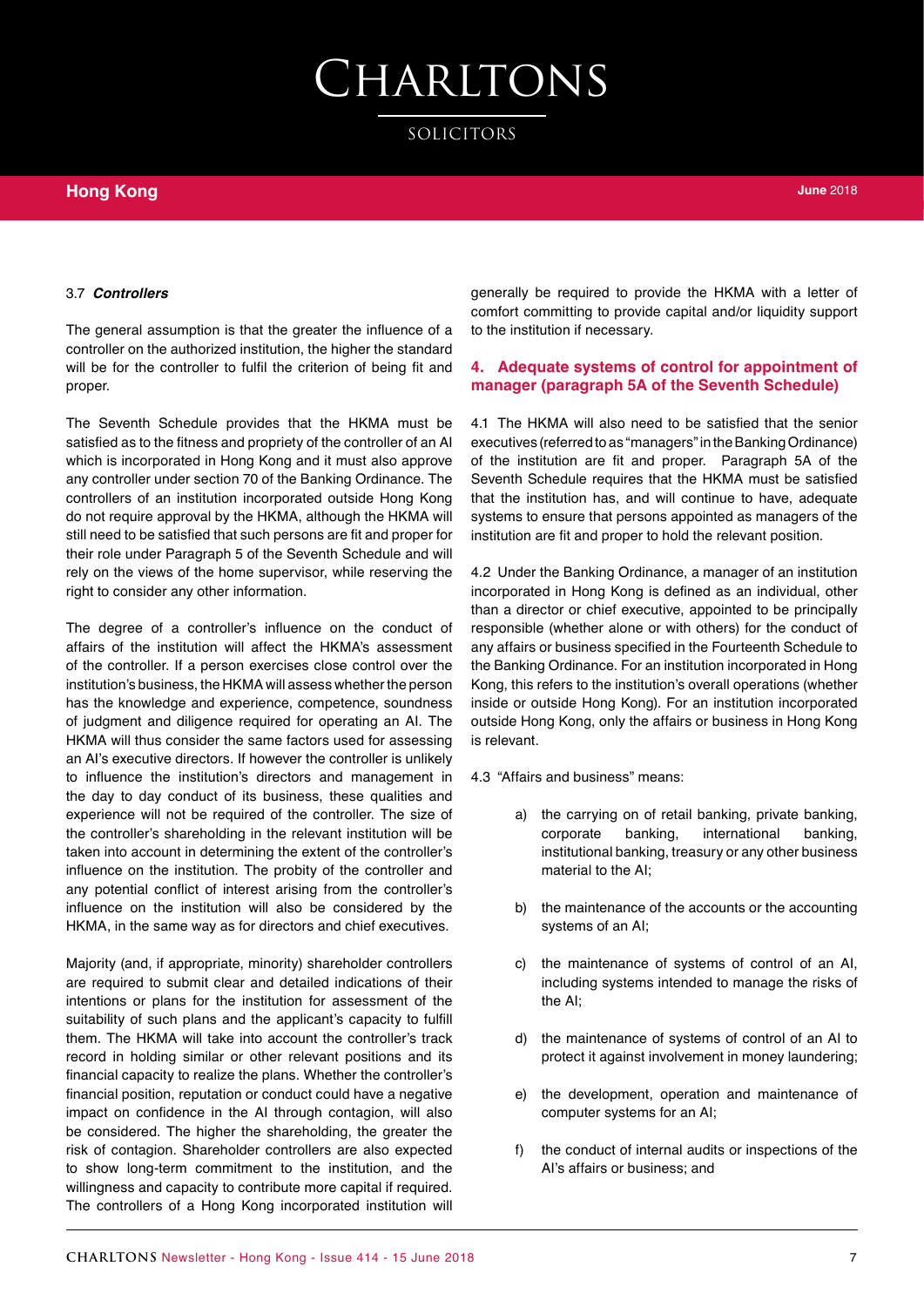SOLICITORS

g) the function of ensuring that an AI complies with laws, regulations or guidelines that are applicable to it.

4.4 In assessing whether an institution meets the requirement of Paragraph 5A, the HKMA will consider, among others, whether:

- a) the responsibilities of, and the skills, knowledge and experience required for, individual managerial positions are clearly defined and supported by upto-date job descriptions, organisation charts and levels of authority;
- b) the institution has a set of proper procedures for selecting and appointment managers and for satisfying itself about the fitness and propriety of managers, taking into account the factors applicable to directors;
- c) there are effective and clearly defined systems for appraising the performance of managers, which should not give excessive emphasis to financial performance;
- d) the institution has clearly defined policies and procedures for investigating apparent violation of internal guidelines or regulations by managers or complaints against managers and for taking disciplinary action;
- e) there are clearly defined systems for the replacement of managers whose performance is considered to be unsatisfactory;
- f) managerial vacancies are filled promptly and there are clearly defined arrangements to provide cover in the case of temporary vacancies;
- g) there is adequate training of managers; and
- h) the systems of control for appointing managers are subject to periodic review by the internal audit function.

These factors are also set out in CG-2 "Systems of Control for the Appointment of Managers" of the Supervisory Policy Manual.

4.5 Pursuant to section 72B of the Banking Ordinance, an AI should notify the HKMA and the relevant person in writing, of the appointment or removal of a manager, detailing the date of appointment, particulars of the affairs and business the manager will be or cease to be responsible for and any subsequent changes, within 14 days of the appointment or ceasing to be a manager or any other relevant changes.

#### **5. Adequate financial resources (paragraph 6 of the Seventh Schedule)**

5.1 The HKMA must be satisfied that the institution has, and will continue to have, adequate financial resources (actual or contingent) for the nature and scale of its operations.

5.2 As the HKMA is a member of the Basel Committee, in making an assessment of the financial strength of the institution, the HKMA will have primary regard to the adequacy of its capital measured in a way which is consistent with the latest applicable capital standards issued by the Basel Committee.

5.3 A Hong Kong-incorporated AI is required by the Seventh Schedule to comply on and after authorization with the Banking (Capital) Rules (Chapter 155L of the Laws of Hong Kong) (the "Banking (Capital) Rules"), which set out, among others: (i) the minimum capital adequacy ratios, the buffer level and the minimum leverage ratio; (ii) the constraints on distribution for an institution operating within the buffer zone; (iii) items that can be included as capital when calculating the actual capital adequacy ratios and buffer level; (iv) how the applicable countercyclical capital buffer ratio should be determined; and (v) various approaches to calculating authorized institutions' capital requirements for credit, market and operational risks. The Banking (Capital) Rules are supplemented by various guidelines. The HKMA is entitled to require an AI with one or more subsidiaries to comply with the minimum capital adequacy ratios, the buffer level, and the minimum leverage ratio on a consolidated basis, in addition to a solo or soloconsolidated basis.

5.4 The general principle is that if a locally incorporated institution fails to meet any of the minimum capital adequacy ratios and the minimum leverage ratio set for such institution, the criterion under paragraph 6 may not be considered to be satisfied. The HKMA will then discuss remedial action (such as a capital injection) with the institution, failing which the HKMA may take further action. However, meeting the minimum ratios does not necessarily mean that the HKMA will be satisfied as to the adequacy of the institution's financial resources. The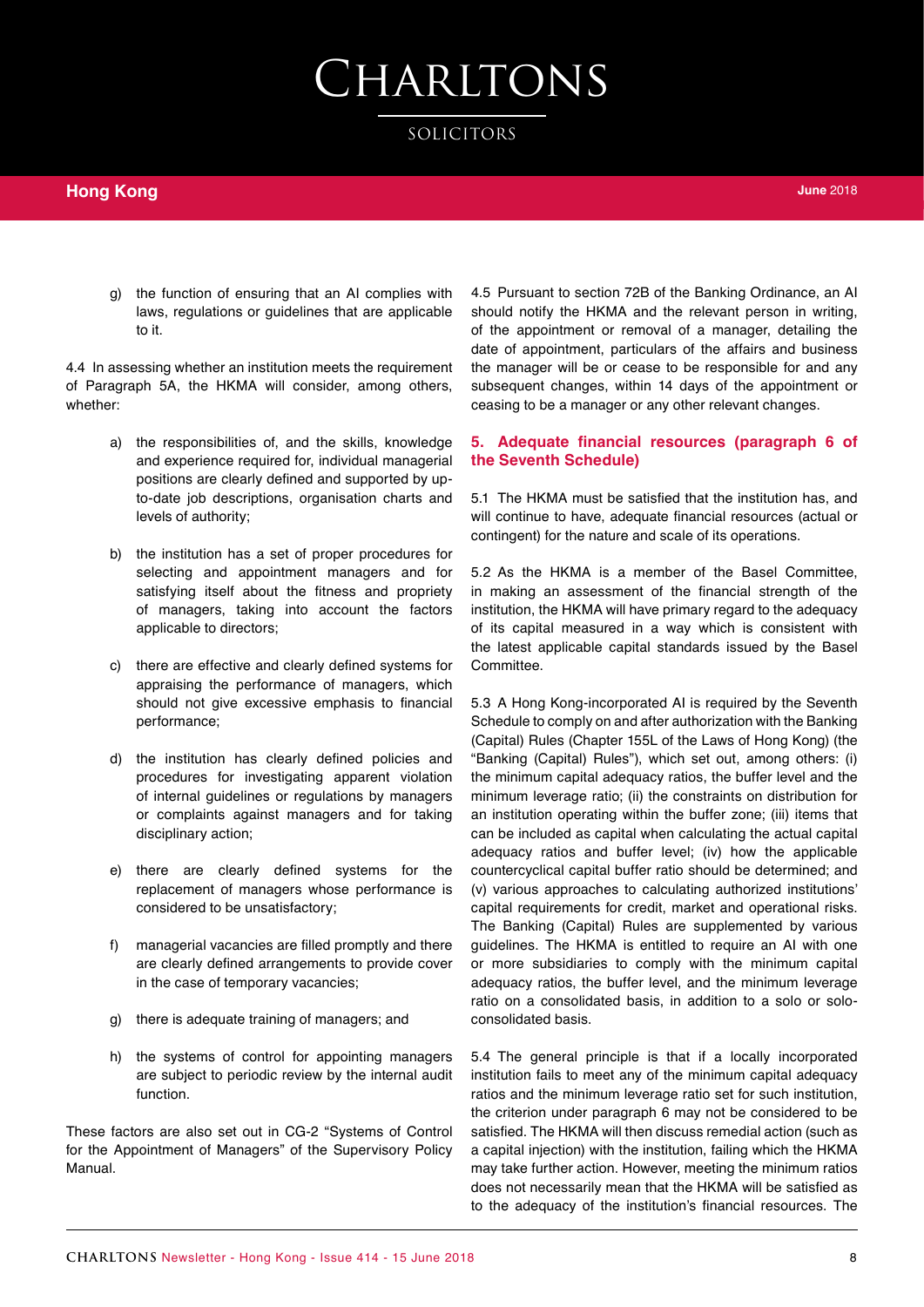SOLICITORS

### **Hong Kong**

HKMA's assessment will be forward looking and will consider the adequacy of provision for bad and doubtful debts and the possibility of future deterioration in asset quality, anticipated losses and excessive business risks. The ability and willingness of the institution's shareholders to inject additional capital or liquidity if necessary, as reflected in the form of a letter of comfort referred to in paragraph 33 above, is also taken into account by the HKMA.

5.5 Institutions should have internal capital targets, which are agreed with the HKMA, and monitoring tools in place. They are also required to maintain minimum levels of share capital. The minimum level of share capital for licensed banks is HK\$300 million.

5.6 For institutions incorporated outside Hong Kong, the minimum share capital requirement applies to the institution as a whole and the home supervisor is primarily responsible for supervising their capital adequacy. The HKMA will consider the home supervisor's view in its own assessment of the institution's financial strength. The HKMA will usually require an applicant to submit its Capital Adequacy Assessment Process and the most recent assessment of its capital adequacy under different stress scenarios, which should reflect the position not more than three months before the submission. The basis for assessment should also be submitted.

5.7 Overseas banks which wish to establish a branch or subsidiary in Hong Kong will also be required to maintain capital levels consistent with the latest applicable capital standards issued by the Basel Committee and the HKMA generally accepts calculations of capital requirements based on the methodology of the home supervisor if it is consistent with the various national discretions allowed under the Basel Committee's capital standards. The HKMA is however still entitled to require the capital requirements to be recalculated on the basis of the methodology used in Hong Kong.

5.8 In assessing financial strength, the HKMA also considers the adequacy of the institution's loss-absorbing capacity, which may facilitate loss-absorption and recapitalisation of the institution in an orderly manner using stabilization options provided for under the Financial Institutions (Resolution) Ordinance in the event of its failure.

#### **6. Adequate liquidity (paragraph 7 of the Seventh Schedule)**

6.1 An institution is required to maintain on application for authorization, and to continue to maintain after authorization, adequate liquidity to meet its obligations as they will or may fall due, and to comply with the rules made under section 97H(1) of the Banking Ordinance (i.e. the Banking (Liquidity) Rules) which set out the liquidity requirements applicable to AIs. These include, among other things, minimum required levels of the four liquidity ratios (the Liquidity Coverage Ratio (LCR), the Net Stable Funding Ratio (NSFR), the Liquidity Maintenance Ratio (LMR), and the Core Funding Ratio (CFR)). Each category of AIs has to observe the requirements for the different ratios and the requirement to report the occurrence of any relevant liquidity event to the HKMA. For a Hong Kongincorporated AI, the four liquidity ratios may be applied on an unconsolidated basis, a consolidated basis or both, in addition to the Hong Kong office basis that applies to all AIs irrespective of where they are incorporated. The minimum required levels for an AI may be varied by the HKMA.

6.2 In assessing liquidity adequacy, the HKMA also considers liquidity risk management and compliance with the relevant standards set out in "Sound Systems and Controls for Liquidity Risk Management" of the SPM. Institutions are required to have a sound liquidity risk management framework, including the articulation of a clear liquidity risk tolerance, a comprehensive approach to management, identification, measurement and control of the full range of liquidity risks to which the institution is exposed, appropriate funding strategies and internal risk process together with viable operational contingency funding plans. The framework should be commensurate with the nature, scale and complexity of the authorized institution's business activities.

6.3 Institutions are required to measure, monitor and control their cash-flow and maturity mismatch positions within various time bands under different operating conditions. They should have appropriate systems and procedures in place for monitoring net funding requirements on a daily basis under normal business conditions; conducting regular cash-flow analyses based on a range of stress scenarios; and developing reasonable assumptions for making these cash-flow projections. Positive cash-flow position should be maintained, or, sufficient cash should be able to be generated from the institutions' assets or funding sources on a daily basis to meet funding requirements. The HKMA will also review the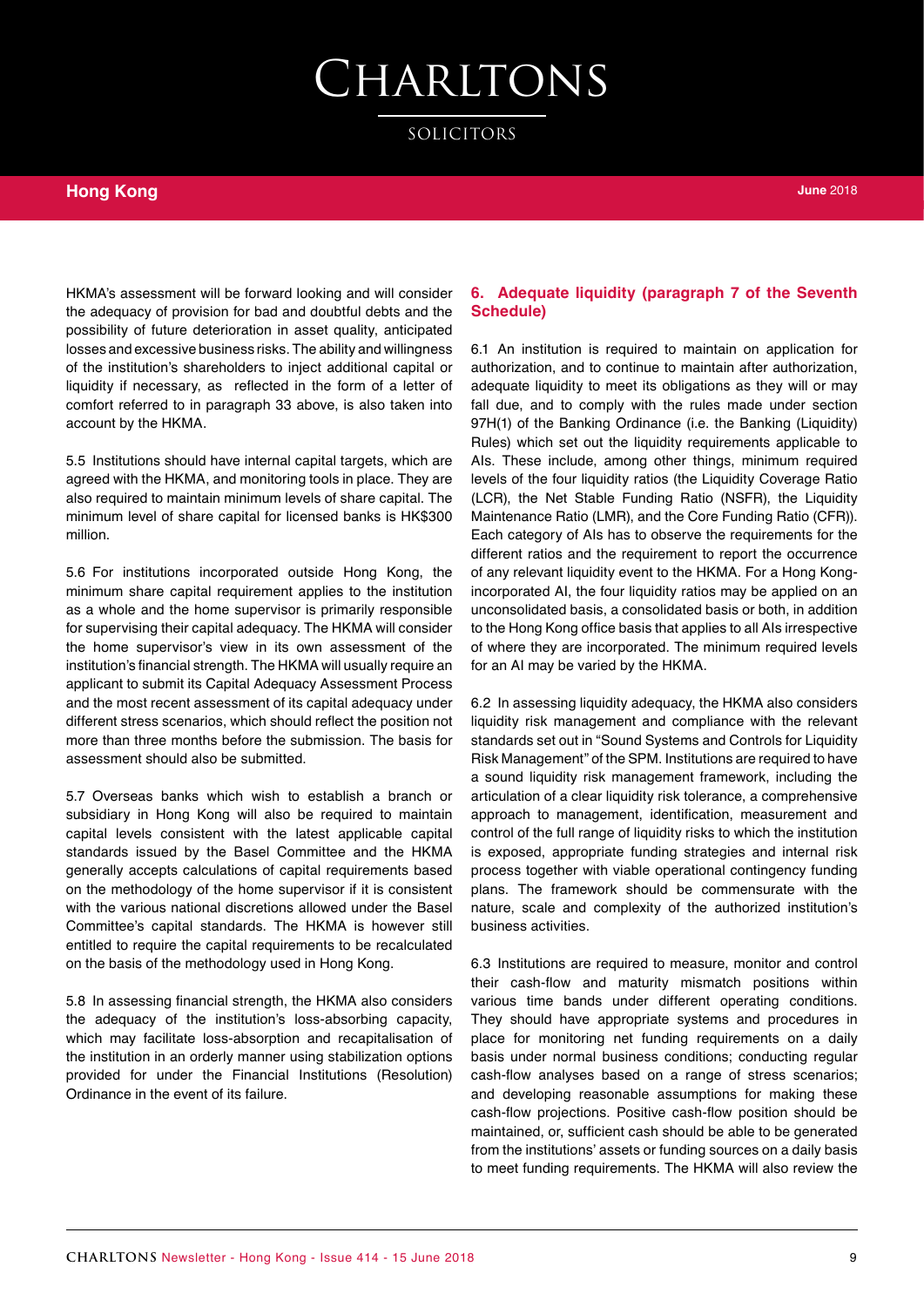SOLICITORS

### **Hong Kong**

adequacy of the institution's liquidity cushion and stress tests conducted by AIs and the stability of the their funding sources, as well as the viability of its contingency funding plans.

6.4 Each AI should formulate a liquidity risk tolerance and a statement of its liquidity management policy which should be approved by its board and reviewed regularly (at least annually) by the board. The statement needs to cover at least the liquidity risk tolerance set by the board, the liquidity risk management strategy, the liquidity risk governance and management systems and the institution's contingency plan for dealing with various types of liquidity crisis. Liquidity policies and strategies should be formulated for the currencies in which an AI has significant exposure.

6.5 AIs which are branches of banks incorporated outside Hong Kong should formulate a policy statement for their operations in Hong Kong irrespective of whether liquidity risk management is centralized at their head office. The policy statement for the Hong Kong operations should include the line of responsibility for monitoring the liquidity in Hong Kong and the reporting arrangements to head office. For AIs which are branches or subsidiaries of foreign banks, their liquidity risks may be managed on an integrated global basis. The HKMA typically expects such AIs to comply with the standards in "Sound Systems and Controls for Liquidity Risk Management" of the SPM in all major respects. Such AIs are however allowed to adapt their group liquidity risk management framework to their Hong Kong operations to comply with the standards. In assessing the overall liquidity of an institution incorporated outside Hong Kong, the HKMA will consider the views of the home supervisor and other available information.

6.6 If an AI fails to meet the liquidity requirements, the criterion under Paragraph 7 of the Seventh Schedule may not be considered to be satisfied and the HKMA will discuss remedial action with the institution, failing which the HKMA may take further action.

#### **7. Adequate control of large exposures (paragraph 8 of the Seventh Schedule)**

7.1 The HKMA must be satisfied that an institution will, on and after authorization, comply with the provisions of Part XV of the Banking Ordinance in relation to limitations on loans by and interests of AIs. The HKMA has issued various policy guidelines within the SPM to provide guidance to AIs on how it proposes to exercise its powers and discretion under Part XV, including CR-G-8 "Large Exposures and Risk Concentrations" (attached to this Note as Appendix C), CR-G-9 "Exposures to

Connected Parties" (attached to this Note as Appendix D) and a series of CR-L modules in relation to limitations on credit exposures under Part XV.

7.2 Part XV sets out limitations on exposures and concentration risks of AIs, including the following:

- a) lending against the security of the shares of the AI or its related companies (section 80);
- b) limitation on exposures to a customer or a group of related customers (section 81);
- c) power of the HKMA to publish guidelines on business practices which should not be engaged in by AIs (section 82);
- d) limitation on exposures to directors and connected persons and companies and businesses related to them (section 83);
- e) limitation on advances to employees (section 85);
- f) powers of the HKMA in relation to moneys placed with a foreign bank by an AI (section 86);
- g) limitation on holding of shares (section 87);
- h) acquisition by AIs incorporated in Hong Kong of share capital in companies equal to or exceeding 5% of the capital base of the institution (section 87A);
- i) limitation on holding of interest in land (section 88);
- j) limitation on aggregate holdings under sections 83, 87 and 88 (section 90); and
- k) proof of compliance with sections 80, 81, 83, 85, 86, 87, 88 or 90 (section 91).

7.3 For an AI incorporated outside Hong Kong, section 79(4) provides that sections 80, 82, 85, 86 and, where relevant, section 91, shall apply only to the Hong Kong operations of such an institution.

7.4 An institution should have the necessary control systems to guard against concentration risks and to ensure the limits specified in Part XV will not be exceeded. A locally-incorporated institution should also establish a policy on the control of large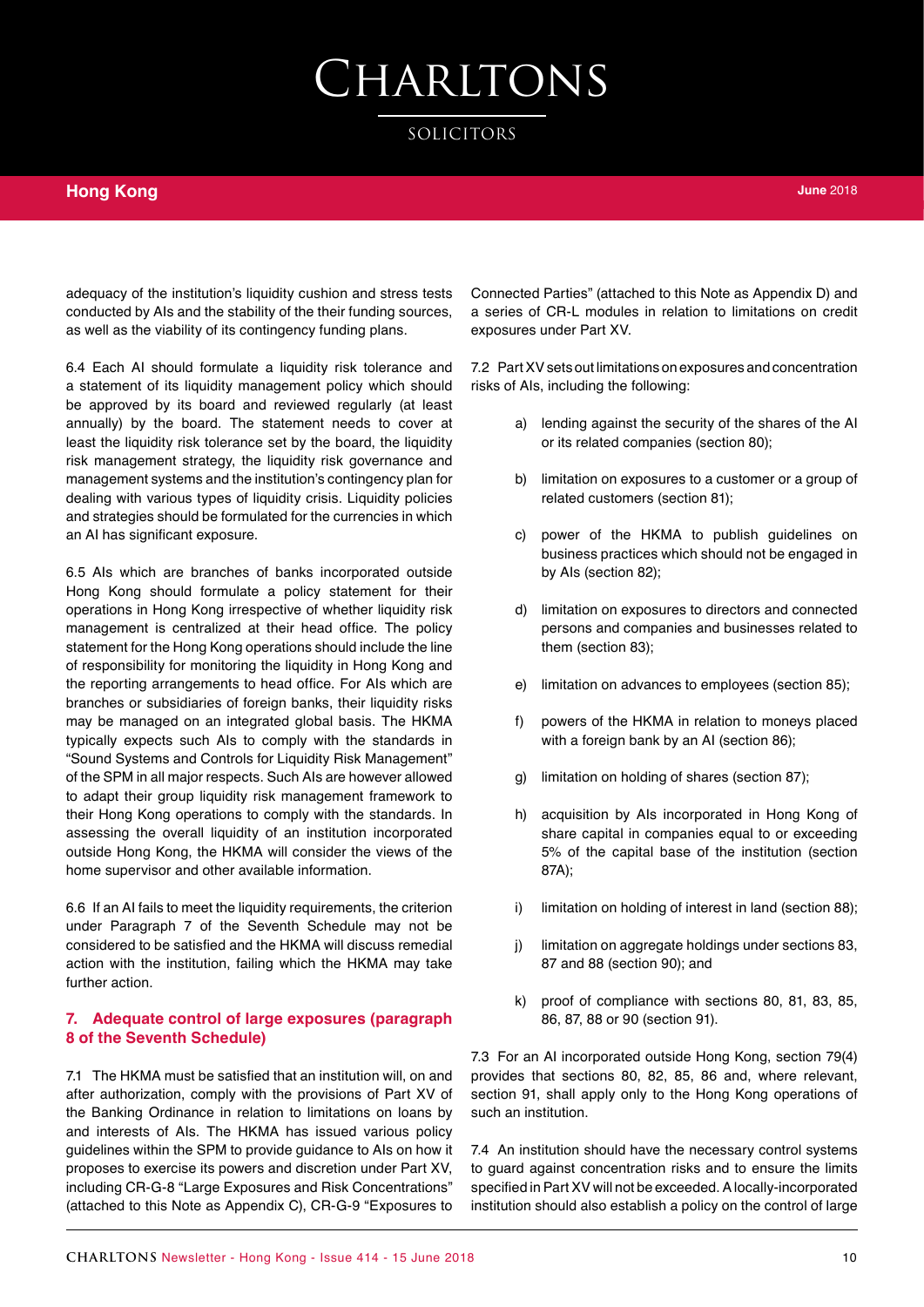SOLICITORS

exposures and risk concentration and set an internal clustering limit to control the aggregate of its large exposures which are not exempted under section 81 of the Banking Ordinance.

7.5 Hong Kong incorporated AIs may be required to comply with Part XV on both an unconsolidated and consolidated basis and the HKMA has the discretion to decide which subsidiaries are to be included in the consolidation. Generally, consolidation in this context will include subsidiaries undertaking financial business and those which incur risks regulated by Part XV. In general, section 81 of the Ordinance limits the exposure to an individual customer or group of connected customers to not more than 25% of the capital base of an AI incorporated in Hong Kong.

7.6 It should be noted that the HKMA plans to implement the new Basel large exposures framework to replace the current section 81 of the Banking Ordinance starting from 1 January 2019.

#### **8. Maintenance of adequate provisions (paragraph 9 of the Seventh Schedule)**

8.1 Paragraph 9 of the Seventh Schedule requires that an institution should maintain adequate provisions for depreciation or diminution in the value of its assess (including provision for bad or doubtful debts), for liabilities which will or may fall to be discharged by it and for losses which will or may incur (such as expected losses on contingent liabilities for guarantees or off-balance sheet exposures and tax liabilities). The HKMA regards the accurate valuation of assets and adequate provisions as being of fundamental importance.

8.2 In assessing the adequacy of provision, the HKMA may conduct on-site examinations or off-site analysis and consider factors, such as, the nature and volume of the asset portfolio including concentration of risks, systems for credit assessment, approval and monitoring, the policies and procedures for identifying bad debts and determining the appropriate level of provisions, the frequency of review of provisions, the policy and practice for the taking and valuation of security, and the extent to which valuation exceeds the balance sheet value of such security.

8.3 In addition to their accounting provisions determined in accordance with International Financial Reporting Standards, the HKMA requires AIs incorporated in Hong Kong to maintain a non-distributable regulatory reserve. AIs are also expected to have in place an adequate country risk management system which is commensurate with the size, nature and complexity of its cross-border exposures and adequate provisions against country risk should also be made.

8.4 For an institution with its place of incorporation outside Hong Kong, the HKMA will consider the home supervisor's view and other available information.

#### **9. Maintenance of adequate accounting systems and systems of control (paragraph 10 of the Seventh Schedule)**

9.1 The HKMA has to be satisfied that the institution has, and will continue to have, adequate accounting systems and adequate systems of control. In assessing adequacy, the HKMA will consider the nature, scale and complexity of the institution's operations, the volume of transactions undertaken, its structure and organization, and the geographical distribution of the business. AIs are subject to examination of the adequacy of its accounting systems and internal control systems. Assessment of "adequacy" covers both the existence of records and controls and if they are working effectively.

9.2 The institution should maintain adequate management information systems and adequate systems of control with a view to providing the HKMA with timely information as required for resolution planning and managing an orderly failure of the institution. The HKMA's core information requirements for resolution planning are set out in the Code of Practice chapter on "Resolution Planning – Core Information Requirements" (attached to this Note as Appendix E). The institution should also maintain an internal audit function appropriate for the size, nature, scope and complexity of its operations. The HKMA's expectations on the key role, responsibilities and qualities of an institution's internal audit function, and its approach in assessing the effectiveness of the function are further set out in the SPM module on "Internal Audit Function" (IC-2).

9.3 The HKMA also requires auditors' reports to be submitted on an annual basis pursuant to section 63(3) and 63(3A) of the Banking Ordinance. Such auditors' reports should cover:

- the accuracy of prudential returns or other information;
- b) controls relating to the compilation of prudential returns or other information;
- c) controls which enable compliance with statutory provisions in the Banking Ordinance; and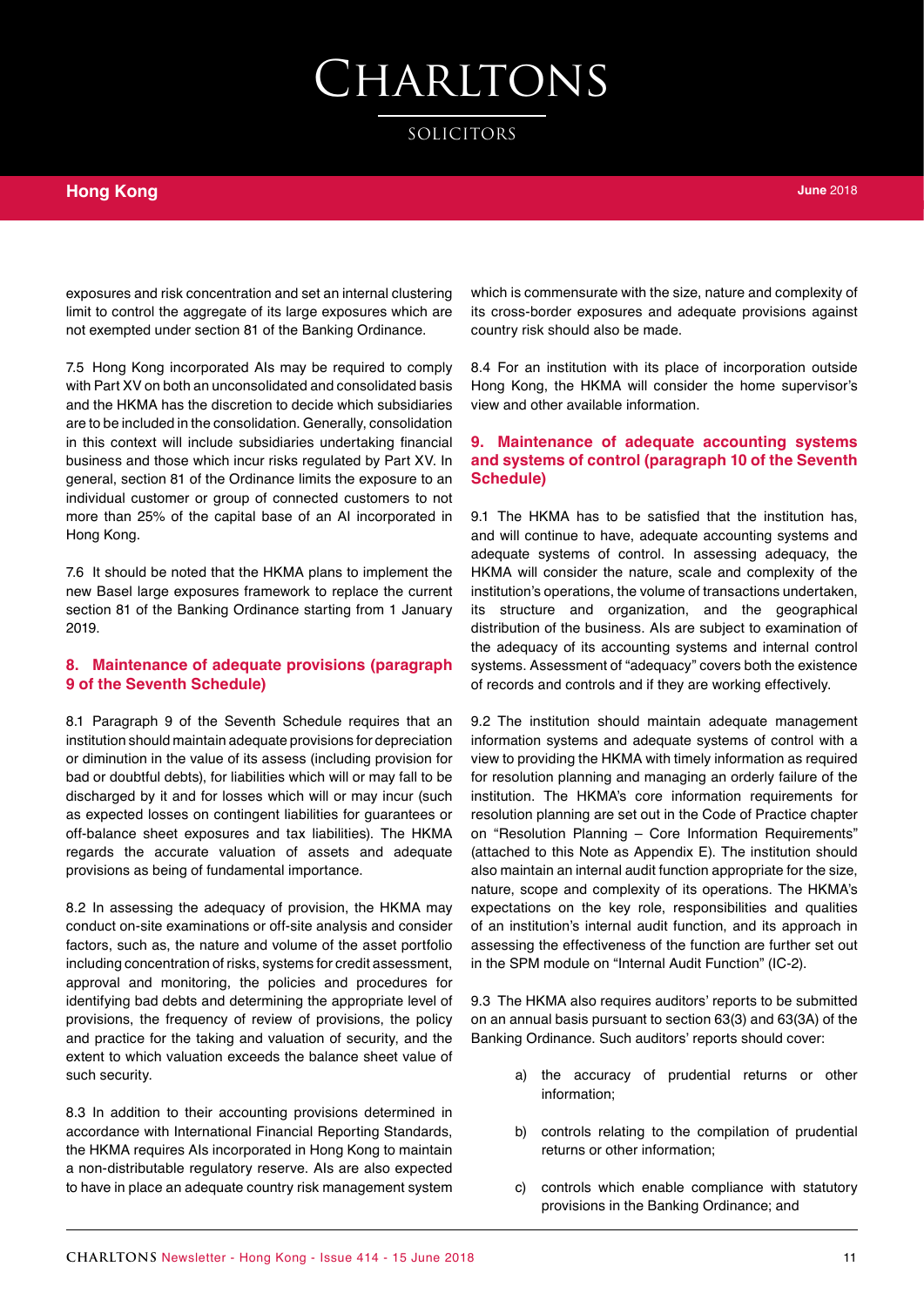SOLICITORS

d) for institutions incorporated in Hong Kong, controls to enable the maintenance of adequate provisions.

9.4 Apart from the above annual submission, HKMA is also entitled to require submission of auditors' reports on an ad hoc basis under section 59(2) of the Banking Ordinance and such reports may cover internal control matters such as:

- a) high level controls;
- b) controls relating to the financial accounting and management reporting systems;
- c) specific controls relating to particular areas of institutions' business operations (such as loans and advances, internet banking etc.);
- d) computer controls;
- e) contingency planning; and
- f) controls to prevent money laundering and terrorist financing.

9.5 The HKMA has issued a Guideline on Anti-Money Laundering and Counter-Terrorist Financing (For Authorized Institutions) (attached to this Note as Appendix F) on the designing and implementing of policies, procedures and controls to meet the relevant statutory and regulatory requirements, including those under the Anti-Money Laundering and Counter-Terrorist Financing Ordinance. The HKMA conducts examinations on the adequacy of AIs' controls in this area. For institutions incorporated outside Hong Kong, HKMA will consider if the home jurisdiction is identified by the Financial Action Task Force ("FATF") in public statements as a jurisdiction that has strategic deficiencies in its anti-money laundering and counter-terrorist financing regimes or a country that does not, or insufficiently, apply the FATF Recommendations. We note that Russia has not been identified by the FATF as has having strategic deficiencies.

9.6 The institution should also develop comprehensive risk management systems to control the trading of securities and derivatives and the conduct of insurance and MPF intermediary activities. Adequate controls should be in place including segregation of duties and responsibilities between business units and the risk management and settlement functions. AIs should also ensure there are effective systems of control to ensure compliance with the relevant regulations and minimum standards, such as margin and other risk mitigation techniques

which are set out in the SPM module on "Non-centrally Cleared OTC Derivatives Transactions – Margin and Other Risk Mitigation Standards" (CR-G-14) and those under the SFO.

9.7 For institutions incorporated outside Hong Kong, the HKMA will consider the home supervisor's views, while reserving the right to consider any other information.

#### **10. Adequate disclosure of information (paragraph 11 of the Seventh Schedule)**

10.1For Hong Kong-incorporated institutions, the HKMA must be satisfied that the institution discloses, and will disclose, adequate information about its state of affairs including:

- a) its profit and loss and its financial resources (including capital resources and liquidity resources);
- b) its audited annual accounts;
- c) any supplementary information to the audited annual accounts;
- d) report of the directors under section 388 of the Companies Ordinance (Chapter 622 of the Laws of Hong Kong); and
- e) its cash flow statement with any notes thereon, where the statement does not already form part of the audited annual accounts.

10.2 The Banking (Disclosure) Rules (Chapter 155M of the Laws of Hong Kong) set out the minimum standards for public disclosure an AI should make in respect of its state of affairs, including its profit and loss and financial resources. These rules apply to Hong Kong-incorporated institutions (including those that are subsidiaries of overseas banks) and overseas incorporated AIs. Although paragraph 11 relates specifically to locally incorporated AIs, the HKMA, in practice, requires adequate financial disclosure by larger AIs incorporated outside Hong Kong in accordance with the standards of the Banking (Disclosure) Rules.

#### **11. Business to be conducted with integrity, prudence and competence (paragraph 12 of the Seventh Schedule)**

11.1 The HKMA has to be satisfied that the business of an AI (including any business that is not banking business or the business of taking deposits) is carried on with integrity, prudence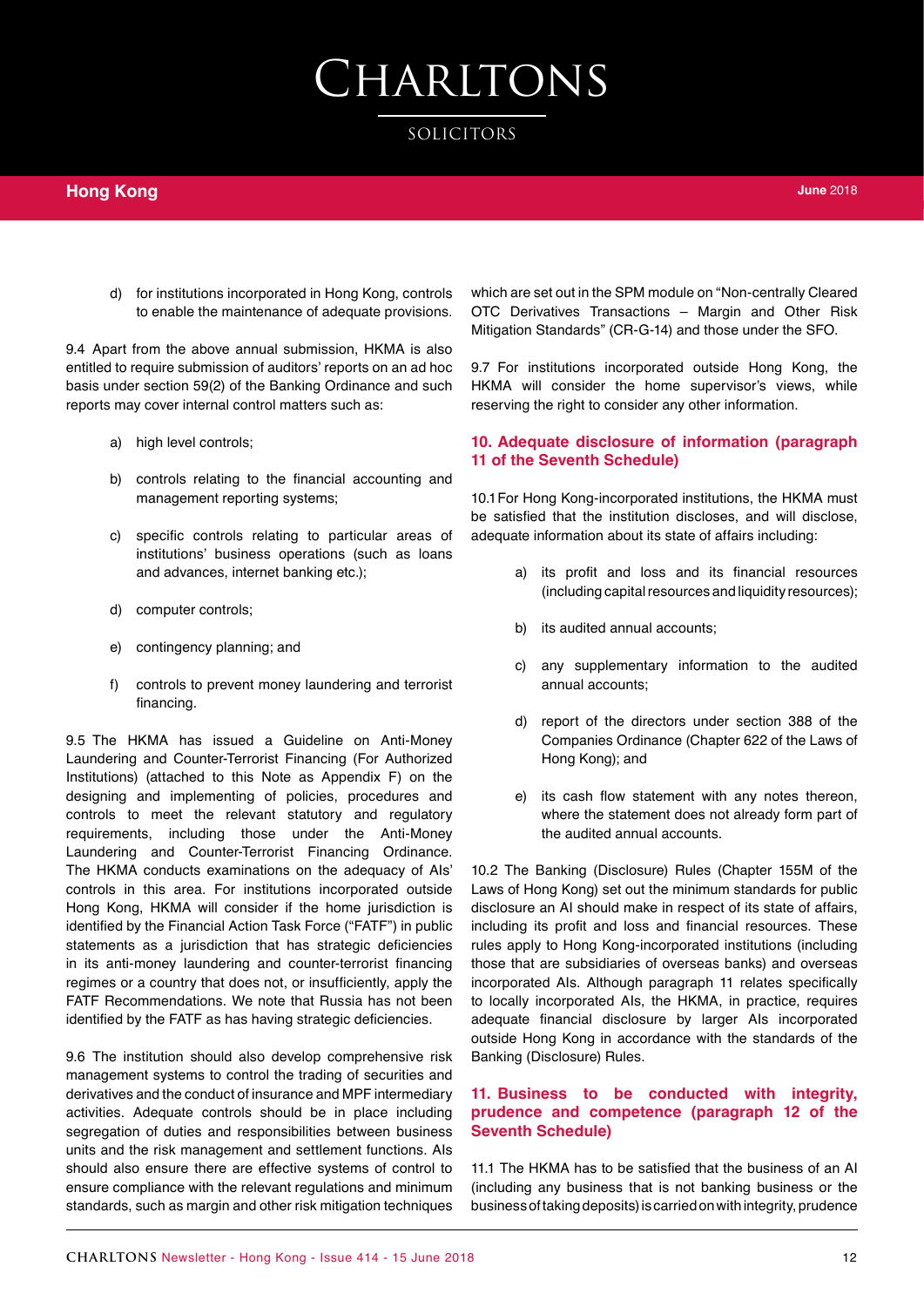SOLICITORS

### **Hong Kong**

and appropriate degree of professional competence and in a manner which is not detrimental, or likely to be detrimental, to the interests of depositors or potential depositors.

11.2 In considering whether this criterion is met, the HKMA will consider the institution's compliance with the prudential requirements set out in the Seventh Schedule and factors including:

- a) the institution's general strategy and objectives and its ability to plan ahead;
- b) the institution's track record, including its ability to deal with external shocks and unexpected contingencies;
- c) the general level of competence associated with the institution as demonstrated, for example, in its resistance to internal and external fraud and avoidance of operational errors;
- d) the institution's general reputation and standing in the financial community;
- e) the quality of the institution's staff and management, including recruitment and training arrangements and institution's compliance with the requirements in the SPM module on "Competence and Ethical Behaviour" (CG-6); and
- f) the quality of the institution's computer systems.

11.3 Further, the HKMA may also consider the extent to which the institution is structured and operates in such a way under normal circumstances that it is feasible and credible for its failure to be handled in an orderly manner by taking into account, among others, the following factors:

- a) the nature (including the complexity) and scale of activities that an institution carries on or seeks to carry on;
- b) the risks to the continuity of the services provided or to be provided;
- c) the effect that the disruption to the continued performance of such functions and activities might be expected to have on the stability and effective working of the financial system of Hong Kong; and

d) the institution's preparation and planning with a view to enabling its failure, if any, to be handled in an orderly manner, either in or outside resolution.

11.4 The criterion of "integrity" relates to the manner in which the institution's business is carried on. It should not be confused with the fitness and propriety of its directors, controllers, chief executives and executive officers, as discussed above. High ethical standards are expected in the institution's conduct of its business. Any criminal offences, breaches of law, in particular, contraventions of any provision designed to protect members of the public against financial loss due to dishonesty, incompetence or malpractice, any non-compliance with recognized ethical standards of conduct may call into question whether this criterion is satisfied. The HKMA will consider the seriousness of the breach and whether the breach was intentional, unusual or potentially detrimental to depositors.

#### **12. Other criteria (paragraph 13 of the Seventh Schedule)**

12.1 For institutions incorporated outside Hong Kong, at the time of authorization, there must be an acceptable degree of reciprocity in respect of banks incorporated in Hong Kong seeking to carry on banking business in the jurisdiction of incorporation of the institution and that place must be, or be part of the territory of, a member of the World Trade Organization. It is noted that Russia is a member of the World Trade Organization.